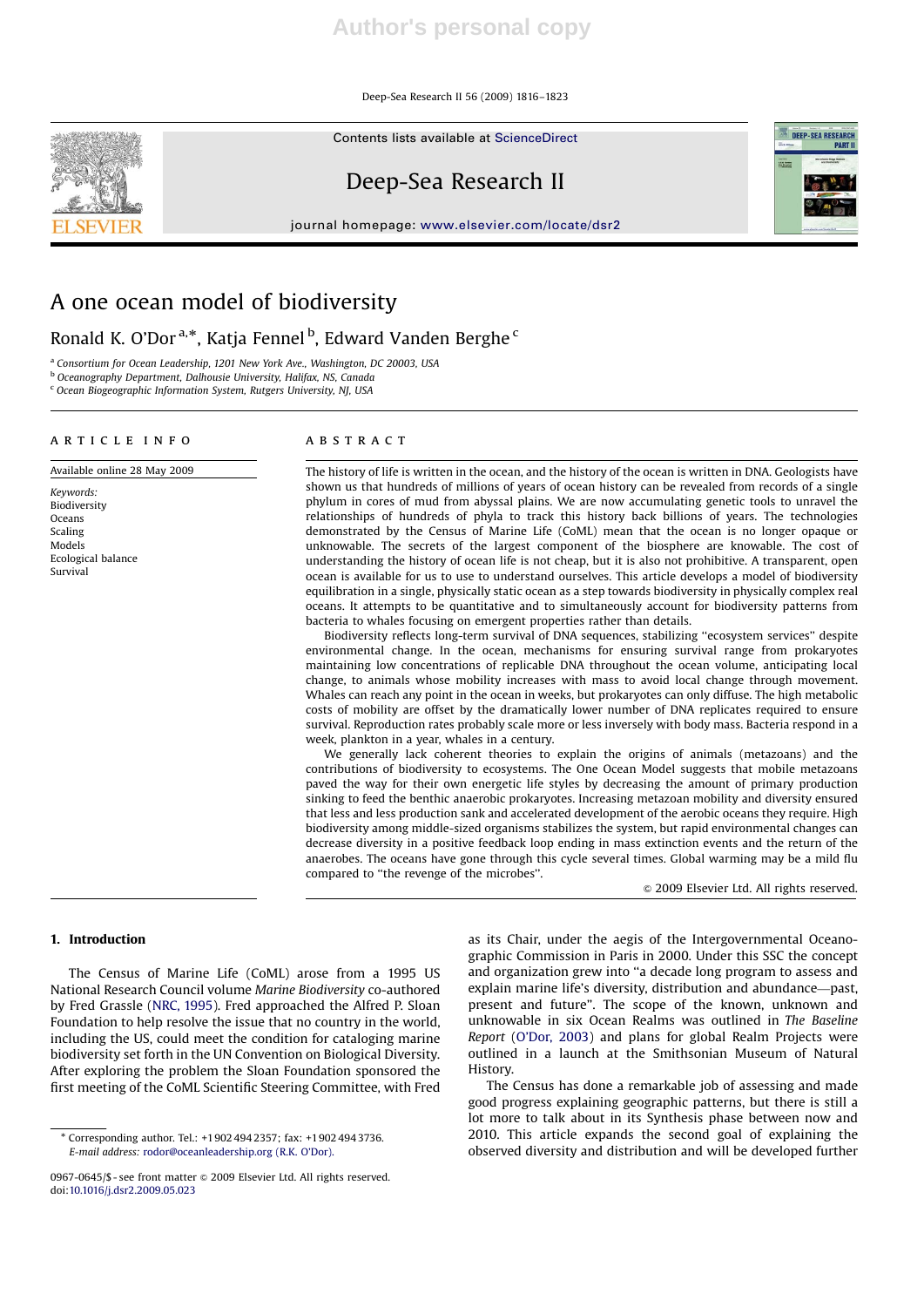#### R.K. O'Dor et al. / Deep-Sea Research II 56 (2009) 1816–1823 1817

| $\cdots$              |                                     |                           |                                |
|-----------------------|-------------------------------------|---------------------------|--------------------------------|
|                       | Blue-green bacteria (Synechococcus) | Krill (Euphausia superba) | Whales (Balaenoptera musculus) |
| Length $(m)$          | $1 \times 10^{-6}$                  | $5 \times 10^{-2}$        | 25                             |
| Weight (kg)           | $5 \times 10^{-16}$                 | $1 \times 10^{-3}$        | $1\times10^5$                  |
| Speed $(km h^{-1})$   | 0.0001                              | $1 - 4$                   | $20 - 50$                      |
| Life cycle            | $<$ 1 day                           | $>1$ year                 | $>10$ years                    |
| Global biomass (MT C) | 43 million                          | 20 million                | 3 million                      |
| Years on planet       | 2 billion                           | 100 million               | 10 million                     |

Table 1 Approximate size and time dimensions of marine life.

The range of size in a single food chain illustrates the diversity of marine life (adjusted from Fig. 5, O'Dor, 2003).

during Synthesis. Life originated and has been evolving for some four billion years in the ocean, so it is likely the only place we can hope to unravel the big picture of diversity and its maintenance. One problem is that on the time scale of evolution the ocean is constantly changing as plate tectonics alter shapes and currents, so physical changes can mask biological ones. By looking at the inherent properties of life across the size range of organisms, the One Ocean Model described below explores emergent properties of life in a single ocean construct that may help explain how ocean life responds to external forcing.

The 2003 Baseline Report briefly explored the scale of the challenge of understanding ocean biodiversity with the multidimensional single food chain shown in Table 1—from microbes to whales, from size to speed to biomass to life cycle to age. Although we are primarily aware of the things we see in or eat from the ocean, they are a minute fraction of the total life in the ocean. A vast body of research over the last few decades has shown us how complex the ocean ecosystem is across this size spectrum and how unpredictable the consequences of changing these relationships can be. Can we model the full spectrum of ocean biodiversity to better design the kinds of oceans we can live with sustainably, or must we stand back, marvel at the complexity and leave them alone? This is a first tentative step in that direction and a Synthesis contribution to the New Estimates of Biomass project.

CoML has come to be viewed as an authoritative source of information on marine biodiversity and is asked many questions by the media and the public. Among the more common ones are:

- 1. How much biodiversity is there?
- 2. Why is there so much?
- 3. How did it get there?
- 4. How much biodiversity is enough?

The last one is the most dangerous, often asked by managers and policy makers, it translates to, ''What is the downside of allowing reduced biodiversity?'' (Palumbi et al., 2009). This article moves towards answering that question by considering the full range of diversity over size scales and time. Considering how biodiversity might arise and decline in one simple, static, stable ocean roughly equivalent in dimensions to today's oceans consolidated reveals some surprisingly complex interactions.

## 2. Methods

Define a simple, baseline model ocean focused on metazoan ocean biodiversity. Make it 10,000 km in radius, 4 km deep, approximately equivalent to all present oceans combined (Fig. 1), with diffusion but no currents and no ballast water. Assumptions are listed below, some based on discoveries made by CoML projects and others from other disciplines:

1. The various types of prokaryotes spread from a central source to equilibrate ocean diversity by diffusion at least a billion years ago. The revelation of 100 times previously predicted microbial diversity in the ''rare biosphere'' using 454 DNA sequencing (Sogin et al., 2006), supports the concept that, arguably, "everything is everywhere" in the Microbial Ocean Realm (Whitfield, 2005), which has always been about mixing, not isolation (DeLong et al., 2006). The global details of how it works are not clear, but the assumption that each liter of seawater from top to bottom contains every prokaryotic gene is not too far off and is supported by researchers outlined below. Prokaryotes essentially invented ALL of the enzyme systems used in metazoan metabolism and many that are not.

- 2. Metazoans distribute themselves based on size and mobility. They invented ways of coordinating activities on a large scale and of moving around. Nerves and muscle are perhaps the best examples, but mesoglea, shells, cartilage and bone are others. ''The emergence of metazoans remains the salient mystery in the history of life'' (Lipps and Signor, 1992). Pelagic organisms disperse in a generation. Benthic organisms take longer or are dependent on currents to distribute their larvae.
- 3. Sustainable oxygenated, oceans of the sort we are used to and can live with depend on a balance between the prokaryotes and eukaryotes. Widely distributed prokaryotes provide what are called ''ecosystem services'' throughout the ocean by breaking complex chemical substrates into simple ones that can be recycled using chemical or photosynthetic energy. In fact, they do not do this as a service but as a source of energy to increase their own numbers to take advantage of changing conditions in the local liter of seawater they inhabit. Diverse forms of mobile metazoans move local production around to maintain a balance that appears essential to stabilizing ''our kind'' of ocean.
- 4. Plate tectonics create ''new'' oceans over time, and, perhaps, biodiversity equilibration in these oceans can be examined to test this model.

## 3. Results

## 3.1. One Ocean space–time continuum

For cyanobacteria, krill and blue whales we have reasonable estimates of maximum speeds (Ehlers et al., 1996; Kils, 1982; Kermack, 1948), but we do not know how long they can sustain them. We have compared maximum swimming speeds to the 'rule of thumb' estimate for rates of cruising of 1 body length  $s^{-1}$  and the differences are not dramatic. The result is that even at their remarkable maximum velocity these bacteria cannot outrun the Brownian motion of molecules, so it would take them at least 10,000 years to disperse 10,000 km in One Ocean. The directed currents in real oceans do not ensure uniform dispersion, but even the very slow thermohaline conveyor belt would be faster  $(0.004 \text{ km h}^{-1})$ . Krill could do it in a generation and whales in a few weeks as shown in Fig. 2. The maxima would require that the organisms know where they are going and navigate directly there.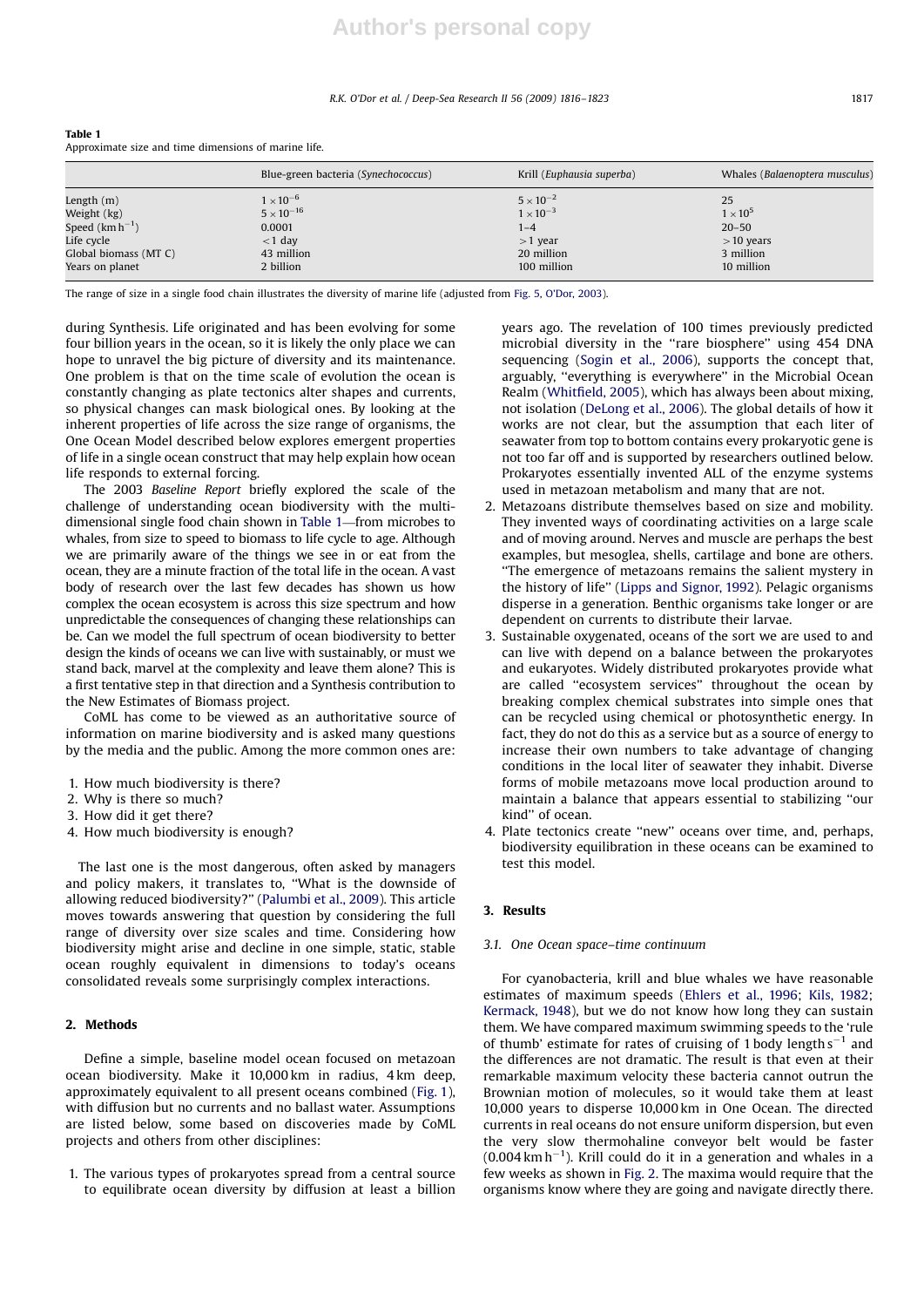## **Author's personal copy**

#### 1818 R.K. O'Dor et al. / Deep-Sea Research II 56 (2009) 1816–1823



Fig. 1. The One Ocean Model representing the present global oceans consolidated in a single circular ocean of their average depth.

This is certainly possible for whales and probably krill, once they know they have been someplace and want to return, but it seems rather improbable for the first trip to a new place they have never been. We can assume that neither communicates with GPS satellites, but there is evidence that they may use lunar navigation (Manuel and O'Dor, 1997; Manuel et al., 1997) as well as a suite of other kinds of information.

Fig. 2 also includes a random walk model that assumes random changes in direction at the same speeds (Wilensky, 1997) to provide more realistic estimates. Whales live long lives, all at large size and still manage less than a generation, but krill are pushed out to 100 generations. Brownian motion still dominates prokaryotes. We looked at giant squid as another example, but their details were hard to model as they grow from tens of microgram to hundreds of kilograms in a few years at most. With directed motion giant squid dispersion might be possible in a generation, but multiple generations would be required for a random walk.

Many organisms remain associated with the bottom throughout their lives, and we have added a gastropod snail with a published track record (Taylor, 2001) to represent them. This snail needs somewhere between 20 and 10,000 generations to disperse. Bouchet et al. (2002) carved out multiple cubic meters of coral reefs along a 300 km line in New Caledonia and sampled them comprehensively for biodiversity. Coral reefs are prime examples, and are known as the rain forests of the ocean. Looking at gastropod molluscs, which were typical, Bouchet found that most are rare with 15–20% of species occurring at only one site in this small, seemingly homogeneous area! Perhaps long equilibration times relative to the species' reproductive cycle are a major factor. In the real ocean many similar species appear to act as ''stand-ins'' to stabilize ecosystems and take advantage of ''loopholes'', each being optimally adapted to a slightly different set of conditions (Bakun and Broad, 2003).

## 3.2. Optimal size and metazoan diversity

Fig. 3 assembles maximum adult size data for the groups that contribute the most to biodiversity in the pelagic environment (Clarke, 1966; FishBase; SeaLifeBase). Over 80% of bony fish and squid are less than a half meter long, which puts them clearly in the multi-generation category in even the most optimistic model. On the other hand, many sharks and mammals (not shown), which are live bearers, start larger, grow faster and can potentially disperse in a generation like the blue whale.

What are the advantages of achieving large size? Prokaryotes seem to get bigger linearly increasing surface area to volume ratio and chemical exchange (Gallardo and Espinoza, 2007). Metazoans appear to have evolved from unicells by ingesting each other to reorganize as organelles (Margulis, 1993). In a cell–eat–cell world the bigger cell has a clear advantage. If the metabolic rate per unit mass also declines, for whatever reason, it cannot be a bad thing. There has been a debate for decades over why this decline has a slope of -0.25 (Hemmingsen, 1960; Hochachka et al., 2003), which we are not going to enter except to say that it is not 0  $(constant)$  and it is not  $-0.33$  (surface area to volume ratio). Fig. 4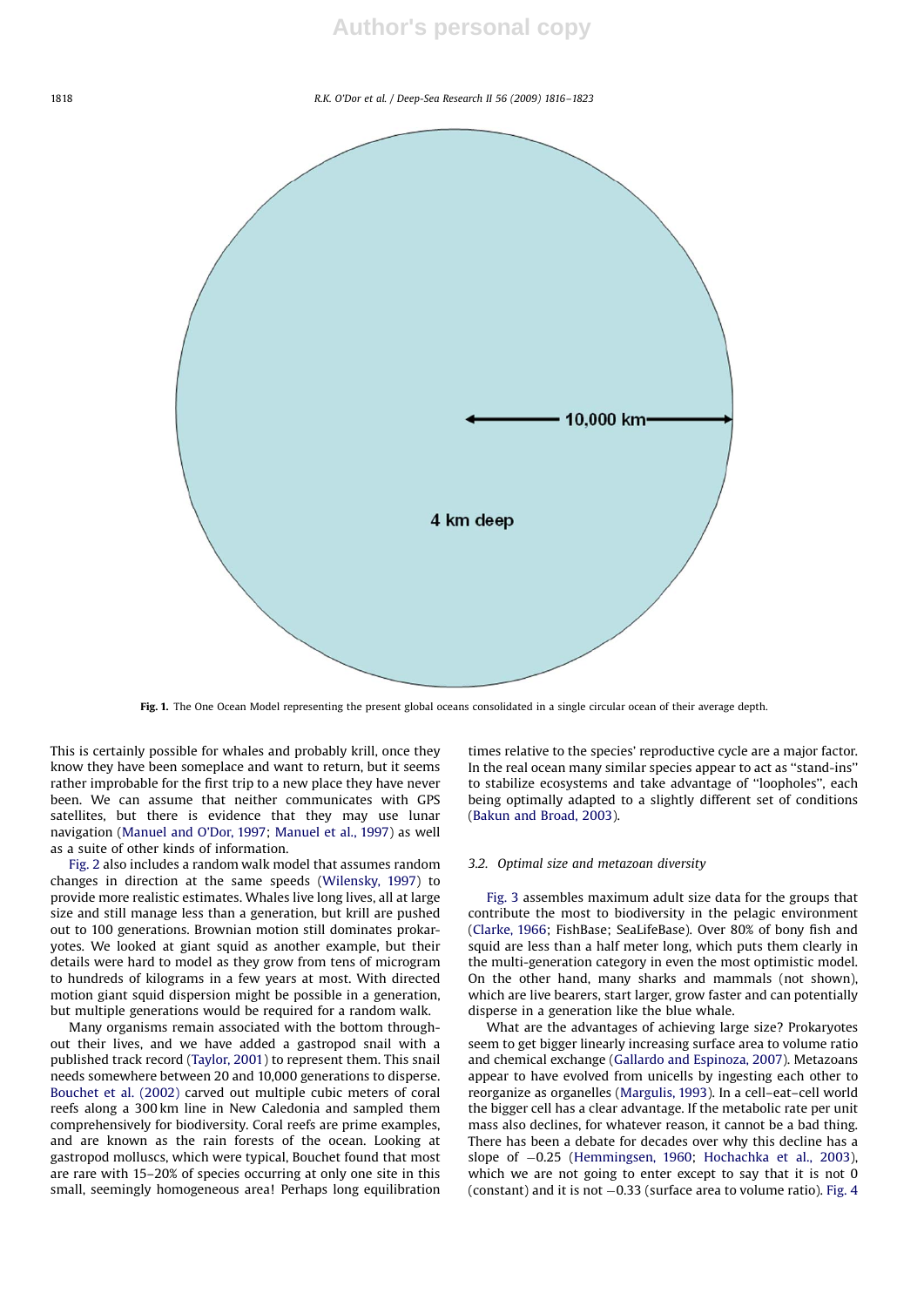#### R.K. O'Dor et al. / Deep-Sea Research II 56 (2009) 1816–1823 1819



Fig. 2. This one ocean space-time continuum provides a range of dispersion times for water column species from maximum measured maximum velocities (squares) to random walks (diamonds) relative to organism sizes, with a benthic snail (triangle) for comparison.



Fig. 3. Cumulative spectra of maximum size for pelagic groups: approximately 1000 shark species (triangles), bony fish (13,000, diamonds) and squid (300, circles) from the Ocean Biogeographic Information System, FishBase, SeaLifeBase and Clarke (1966). 80% of fish and squid fall in the multi-generational dispersion size range.

illustrates the tradeoffs between being big and getting big. Big animals not only save on the cost of their basal metabolism, they also have lower costs of transport (e.g. fish swimming, Beamish, 1978). However, even a fast growing tropical squid that matures in 150 days has to catch and remove from the ecosystem 6 times as much biomass as it creates (19% gross conversion efficiency). Growth in most species costs a lot more. The standard efficiency between trophic levels in ecological models is 10% (Pauly et al., 2000), so it is not easy or cheap to get big. But, when you get bigger, both the cost of ''being there'' (basal metabolism) and of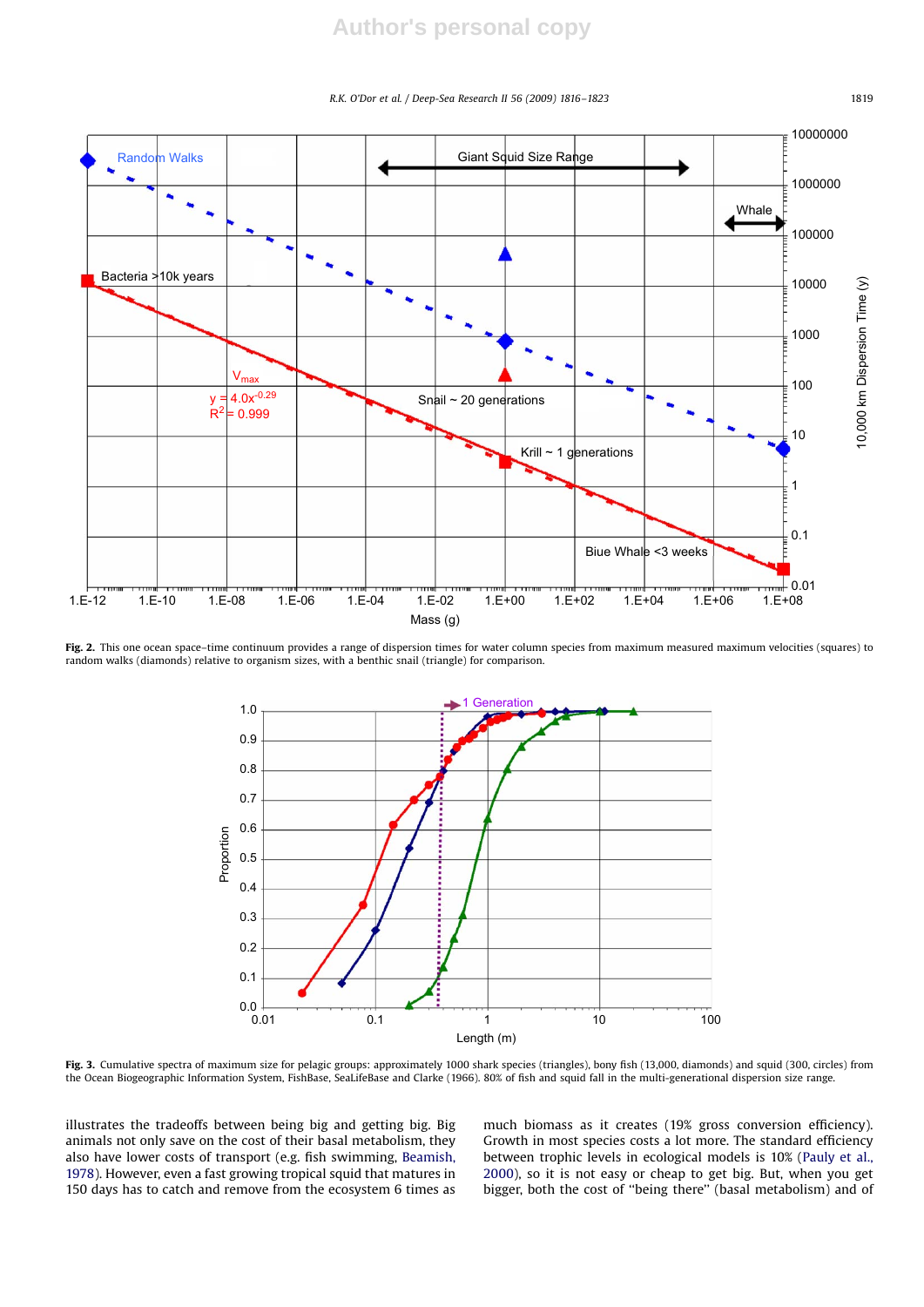#### 1820 R.K. O'Dor et al. / Deep-Sea Research II 56 (2009) 1816–1823



Fig. 4. Optimizing cost of growth versus cost of transport. Getting big costs energy even for the most efficient metazoans (squid, 19% conversion efficiency to 50 g weight using the approximation that 1 g equals one kilocalorie, diamonds; Segawa, 1987). Being big saves energy in terms of both resting metabolism and cost of transportation (Fish, triangles, COT; Beamish, 1978).



Fig. 5. Optimizing biomass versus survival. The biomass required to put one bacterium of a single species in every liter of seawater in One Ocean compared to the number of reproductive pairs of some representative marine metazoans. The strategy of being big ties up orders of magnitude more biomass than being small and dispersed.

"getting there" (cost of transport) decrease relative to individual animal mass. Thus, evolving larger metazoans has some advantages for individuals, but may not be the cheapest way to stabilize an ecosystem.

A competing optimization is the amount of biomass required for a species to survive. Sogin et al. (2006) showed that most prokaryotic ''operational taxonomic units'' occur as singularities once per liter. Fig. 5 shows the calculated total biomass required for a single prokaryote cell to be present in every liter of seawater in One Ocean. It is about 2 billion grams. If these prokaryotes had to support a basal metabolism their impact would be high, but many exist in resting stages, so their ''being there'' strategy puts lower energy demands on the ecosystem. Just considering biomass without accounting for the cost of creating it, this equates to hundreds of millions of pairs krill, which is certainly enough to maintain a stable global population. But, it equates to only 5 pairs of blue whales, which is certainly not. Giant squid come out in the thousands of pairs which might be enough, but is probably on the edge. A thousand pairs of blue whales weigh in at over 50 times the biomass required to put one bacterium of a species in every liter of sea water. The cost of creating this biomass puts an even greater burden on the ecosystem. This suggests that you have to be very good at what you do to get that big, and you had better hope that what you eat is a stable part of the ecosystem. So, it looks like ''being there'' is probably a safer strategy than ''getting there'', even if you are at the top of the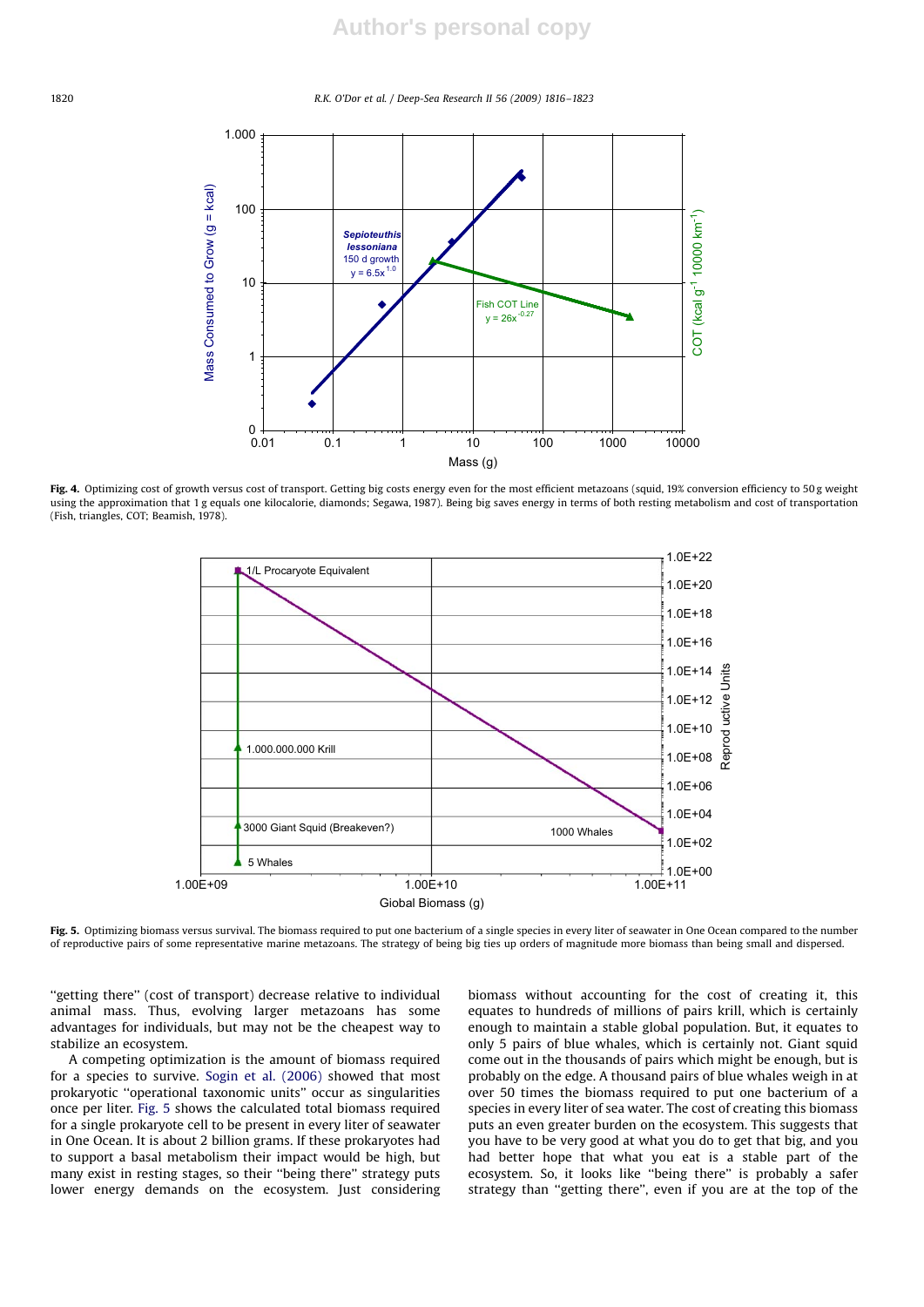''getting there'' pyramid, which may explain why the microbes keep wiping us out.

#### 3.3. Diversity and stability

Berner et al. (2007) and Ward (2008) argue that while the most recent geological mass extinction can be clearly tied to a meteor impact, numerous previous extinction events, which came close to forcing metazoans to more or less start over from scratch, appear simply to result from some minor mistakes by us ''getting there'' types, that allowed the ''being there'' types to regain control of the ocean. The biomarker compounds around the other events suggest that they occurred over much longer periods and likely involved anaerobic bacteria taking over major parts of the ocean and pumping hydrogen sulfide into the atmosphere that even pushed the extinctions on to land. Ward (2008) warns, ''At the end of the Permian the microbes nearly prevailed. Their day will come again.'' Did Andy Warhol (1968) say that bacteria get 15 millennia of fame?

## 4. Discussion

### 4.1. Origins of diversity

For the purposes of this volume at least, we will accept that life on Earth originated at a deep sea vent (Baross and Hoffman, 1985; Pace, 1991; Shock, 1992) and will refer to the "mother of life" vent as the Grassle Knoll, for reasons that should be obvious in the context of honoring the first biologist to visit one. The tree of life for the first 3 billion years has proven to be quite complicated involving horizontal gene transfer as well as the usual vertical, reproductive kind (Doolittle, 1997), but the view that everything prokaryotic is everywhere at some low level of concentration, perhaps as functional genes, if not as whole genomes seems plausible, if not proven.

On the grand scale biodiversity is not about how much, it is about how long. Dawkins (1976) points out, ''Darwin's 'survival of the fittest' is really a special case of a more general law of survival of the stable.'' Evolution allows biodiversity to accumulate over time as long as catastrophe is avoided, although there is evidence of differential extinction rates between groups and of equilibration (Sepkoski, 1998). Locally at least, rare is common (Bouchet, 2006) and ''stand-ins'' stabilize ecosystems (Bakun and Broad, 2003). Fitness lets species dominate an ecosystem by bulking up their biomass and offspring, but this may not be the only strategy for long-term survival, particularly if the system changes or single species dominance changes the system.

## 4.2. Failures of diversity

A good, if daunting, example of destabilization emerged recently off the coast of Namibia. Bakun and Weeks (2004, 2006), Weeks et al. (2004) report on a gas release ''dead-zone'' (Rabalais et al., 2007), where so much hydrogen sulfide rose in the water column that elemental sulfur plumes more than 300 km long were visible from satellites as the reducing gas consumed all of the oxygen and left tons of dead fish in its wake. Removing organic fuel from highly productive upwelling zones before it sinks to the bottom to feed anaerobic bacteria is not the kind of ecosystem service we normally think about, but it turns out to be a crucial one—a new role for the middle-sized. The authors suggest that a lasting collapse of a 10 million-ton sardine population from massive overfishing over decades may have replaced an occasional problem of small stocks into a chronic one. They argue that when abundant these fish capture a large fraction of the phytoplankton production before it sinks to the anaerobic sediments. In their continued absence the anaerobes accomplish a return to the Proterozoic (Fennel et al., 2005)!

This supports a model where metazoans helped end the Proterozoic by dispersion. If diverse forms of mobile metazoans remove and move primary production before it reaches the abyss, this stabilizes our kind of ocean. High diversity removes more production in more ways at different scales and different depths. The optimizations in Figs. 4 and 5 suggest that we can expect stable ecosystems to contain high diversity among middle-sized metazoans with many alternate food chains emerging as local conditions vary. A few very large, mobile species can survive with the alternate strategy of avoiding local change. Decreasing metazoan diversity can produce a positive feedback loop, further reducing diversity as a result of toxic anaerobic products such as hydrogen sulfide as seen in past extinction events (Ward, 2008; Berner et al., 2007).

The conclusion seems to be that metazoans function as mobile vacuum cleaners that capture energy and disperse it, inadvertently keeping the anaerobes under control. This is consistent with Ward's 2008 view that interruptions of metazoan ecosystems lead to destabilization and prokaryote domination with a temporary return to low oxygen conditions and mass extinctions among metazoans. How many sardines does it take to prevent an extinction event? An excellent question, and one that we ought to answer before managers let fishers experiment to find out ''How much biodiversity is enough?'' If we do not manage the ocean to maintain biodiversity, will this be the consequence? We do not really have answers to these questions yet, and it remains unclear if we have smarter strategies than the microbes in the long term. It is worth noting that the organisms that benefit most from high atmospheric oxygen are we mammals. We get big without being small, but require high oxygen tensions to keep fetuses alive (Falkowski et al., 2005).

## 4.3. Can we test the one ocean model?

Suppose one asked how long it takes an ocean of a certain size with so much diversity over such a large range of scales to reach equilibrium? Evidence would suggest that the equilibrium is never the same (Sepkoski, 1998), but there is probably some sort of equilibrium. We might hypothesize that biodiversity reflects long-term survival of DNA sequences, stabilizing ecosystem services despite environmental change. In the ocean, mechanisms for ensuring survival cover the spectrum from prokaryotes maintaining low concentrations of replicable DNA throughout the ocean volume, able to take advantage of local change, to animal mobility allowing movement to avoid local change. The high metabolic costs of mobility are offset by the dramatically lower number of DNA replicates required to ensure survival.

A small ocean likely equilibrates faster than a large one. We actually have examples and can age them paleontologically (Fig. 6) as a test of this hypothesis (Valentine and Moores, 1974). The real ocean has not been as simple as One Ocean for hundreds of millions of years. Real oceans have complex physical features, are far from uniform and move in complex ways due to density variations, etc. Is it possible to relate real diversity to an oversimplified model? CoML has demonstrated a remarkable suite of tools to record diversity from the smallest to the largest and from top to bottom. As oceans are created by geology and expand they record their rates and the diversity of many microscopic species with shells, like foraminifera (Rutherford et al., 1999). Perhaps it is possible to meld the understanding from geology, oceanography and biology in these many ''test oceans'' to complete the picture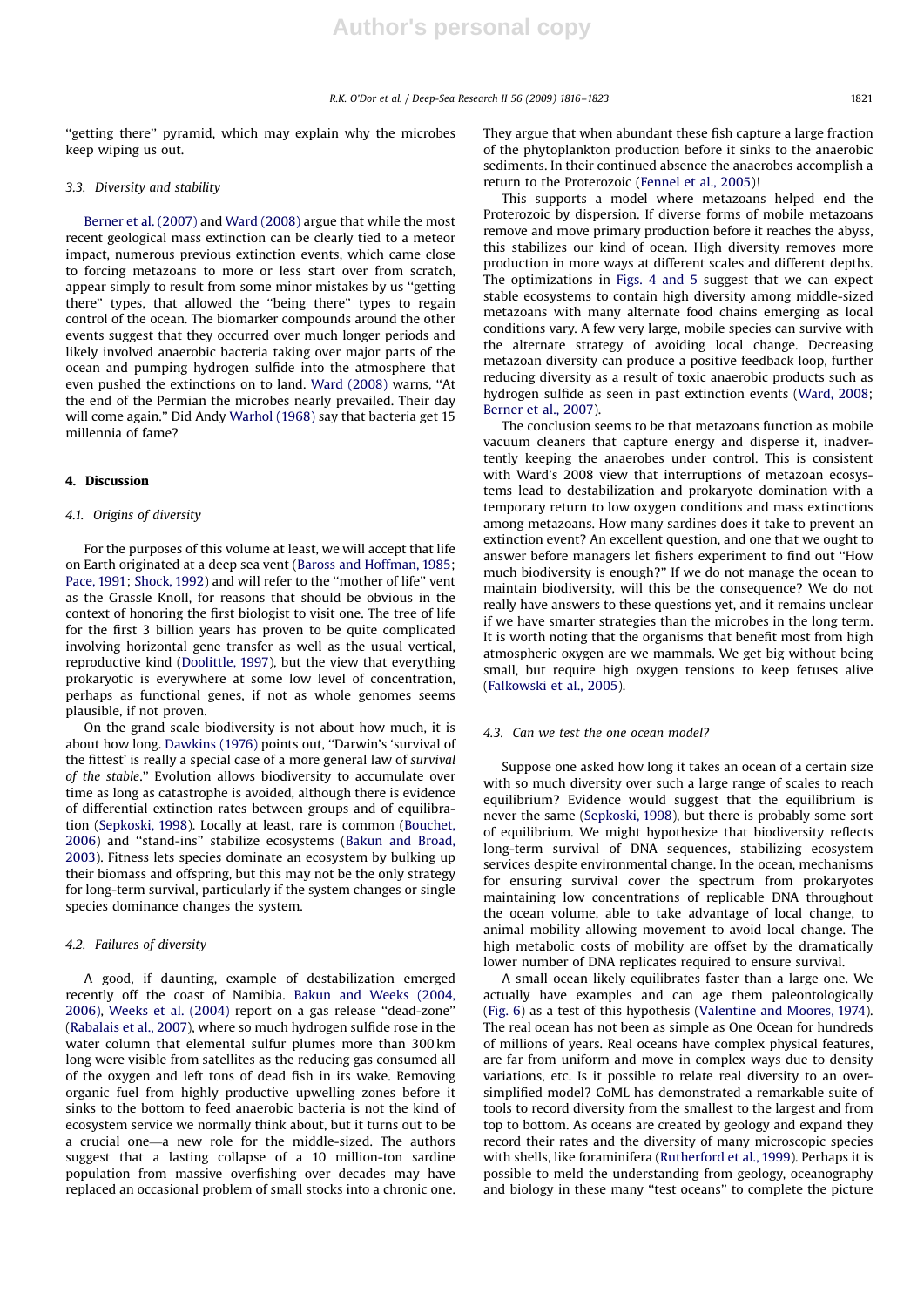#### 1822 R.K. O'Dor et al. / Deep-Sea Research II 56 (2009) 1816–1823



Fig. 6. Plate tectonics creates new oceans that must increase their biodiversity over time. Can we reconstruct biodiversity equilibration rates in these test oceans? Images from University of California Museum of Paleontology (http://www.ucmp.berkeley.edu/geology/anim1.html).



Fig. 7. A comparison of the maximum length of 1000 fish species with over 100 records in OBIS to the range of their distribution. The range size of a species is estimated as the median of all possible distances between pairs of observations of that species. Some fish produce planktonic larvae that are distributed by currents so that their range is independent of size. The lower limit of this distribution shows a relation of length and range for those species that distribute themselves based on their own swimming speed. Adult fish size from SeaLifeBase, courtesy Nicolas Bailly.

and reconstruct the origins of biodiversity by comparing the processes in the many to the model in the One. The details of these processes are beyond the scope of this article, but could be a future expansion of the concept.

As an example, Fig. 7 compares the maximum length of 1000 fish species with over 100 records in OBIS to the range of their distribution. The lower limit of this distribution shows a relation of length and range. These are likely species that distribute themselves based on their own swimming speed. The scatter in the graph likely relates to species that produce planktonic larvae that are distributed by currents, so that their range is independent of size. Sorting this out for species in a test ocean with known currents would be a logical next step.

### 5. Conclusions

Lovelock's latest book (2006) argues that the reduction in planetary biodiversity is testing Gaia's capacity to compensate for the addition of greenhouse gases to the atmosphere. The idea that the Earth is a giant homeostatic mechanism still makes some scientists nervous, but from horizontal gene transfer among prokaryotes to mobile metazoans stabilizing ecosystems by moving to the places where there is the most for them to eat, there do seem to be many opportunities for One Ocean to be selfregulatory. Geology shows us that from time to time the system has gone into wild oscillations in oxygen concentration and species richness (Berner et al., 2007), but it seems capable of